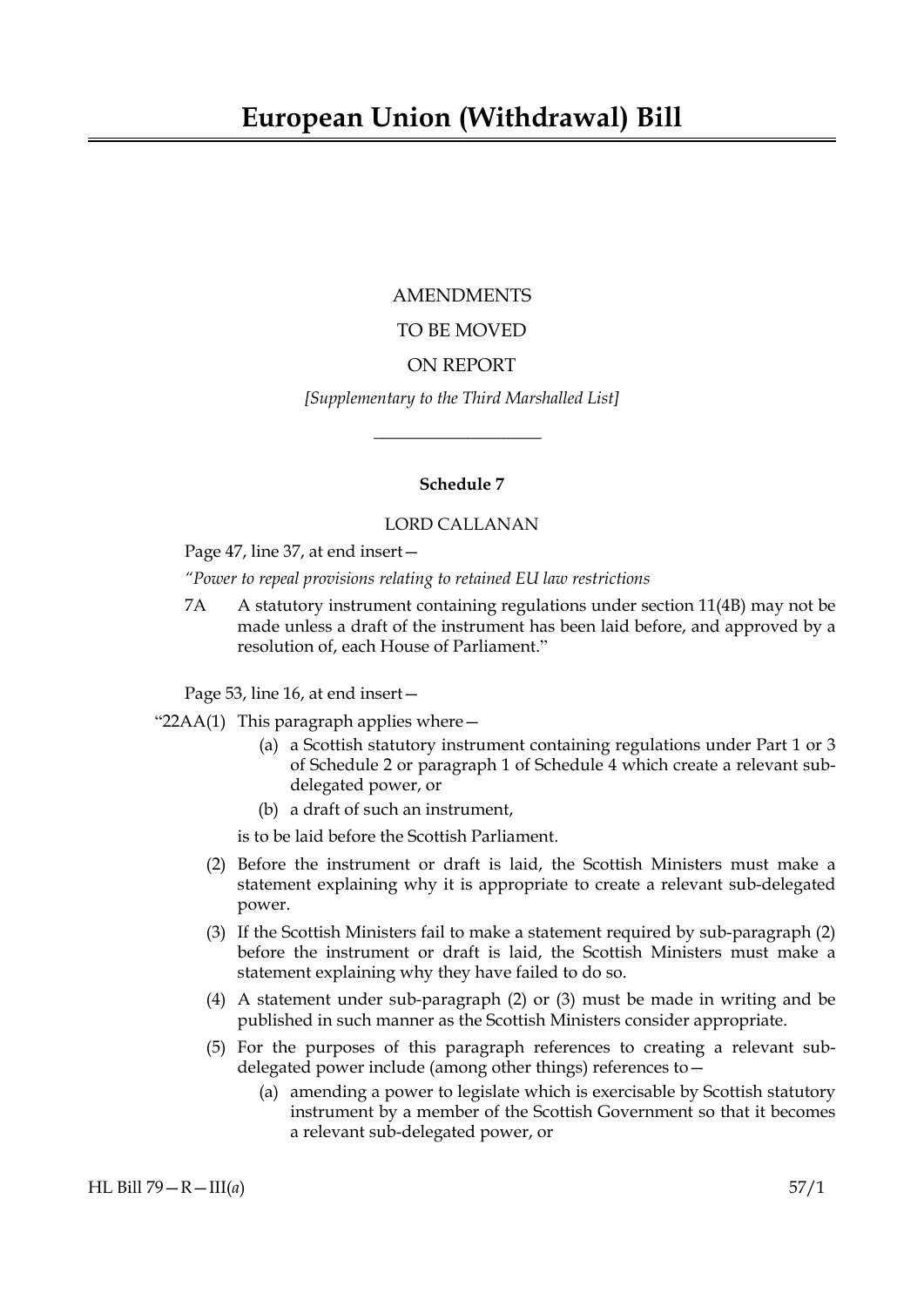- (b) providing for any function of an EU entity or public authority in a member State of making an instrument of a legislative character to be exercisable instead as a relevant sub-delegated power by a public authority in the United Kingdom.
- (6) In this paragraph "relevant sub-delegated power" means a power to legislate which—
	- (a) is not exercisable by Scottish statutory instrument, or
	- (b) is so exercisable by a public authority other than a member of the Scottish Government."

Page 53, line 16, at end insert—

- "22BA(1) Each person by whom a relevant sub-delegated power is exercisable by virtue of regulations made by the Scottish Ministers by Scottish statutory instrument under Part 1 or 3 of Schedule 2 or paragraph 1 of Schedule 4 must—
	- (a) if the power has been exercised during a relevant year, and
	- (b) as soon as practicable after the end of the year,

prepare a report on how the power has been exercised during the year.

- (2) The person must—
	- (a) lay the report before the Scottish Parliament, and
	- (b) once laid—
		- (i) send a copy of it to the Scottish Ministers, and
		- (ii) publish it in such manner as the person considers appropriate.
- (3) In this paragraph—

"relevant sub-delegated power" has the same meaning as in paragraph 22AA;

"relevant year" means—

- (a) in the case of a person who prepares an annual report, the year by reference to which the report is prepared, and
- (b) in any other case, the calendar year."

## **Schedule 2**

# LORD CALLANAN

Page 17, line 29, leave out from "under" to end of line 29 and insert "sub-paragraph  $(1)$  above"

Page 17, line 30, leave out from "8" to end of line 35

Page 17, line 37, leave out "regulations" and insert "provision"

Page 17, line 37, leave out from "made" to "unless" and insert "by a devolved authority acting alone in regulations under this Part"

Page 17, line 38, leave out "every provision of them" and insert "the provision"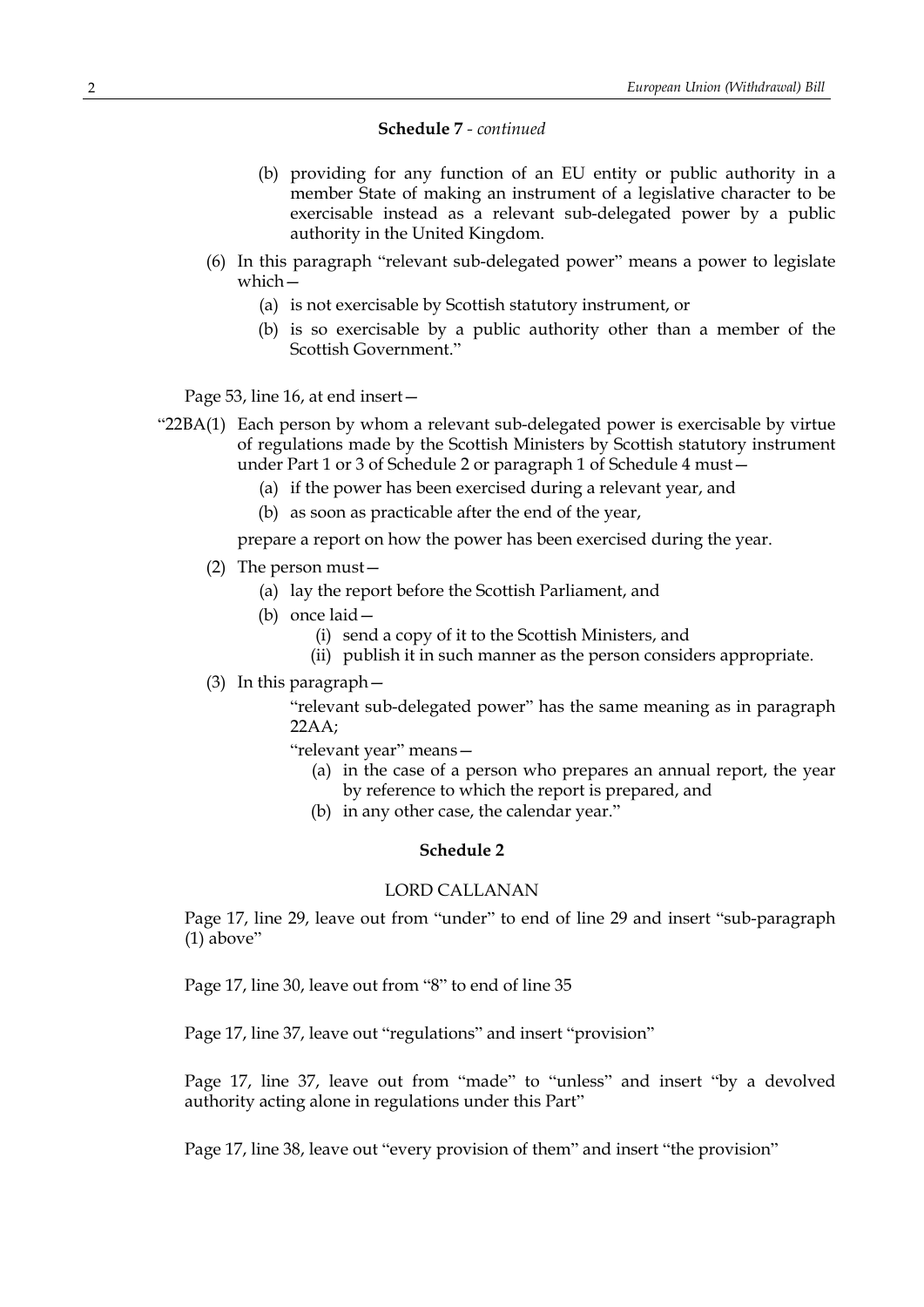Page 18, line 4, leave out paragraphs 3 and 4 and insert-

- "3A(1) No provision may be made by the Scottish Ministers acting alone in regulations under this Part so far as the provision—
	- (a) modifies any retained direct EU legislation or anything which is retained EU law by virtue of section 4 or confers functions which correspond to functions to make EU tertiary legislation, and
	- (b) would, when made, be in breach of  $-$ 
		- (i) the restriction in section 30A(1) of the Scotland Act 1998 if the provision were made in an Act of the Scottish Parliament, or
		- (ii) the restriction in section  $57(4)$  of the Act of 1998 if section  $57(5)(b)$ of that Act so far as relating to this Schedule were ignored.
	- (2) No provision may be made by the Welsh Ministers acting alone in regulations under this Part so far as the provision—
		- (a) modifies any retained direct EU legislation or anything which is retained EU law by virtue of section 4 or confers functions which correspond to functions to make EU tertiary legislation, and
		- (b) would, when made, be in breach of  $-$ 
			- (i) the restriction in section 80(8) of the Government of Wales Act 2006 if section 80(8A)(b) of that Act so far as relating to this Schedule were ignored, or
			- (ii) the restriction in section 109A(1) of that Act if the provision were made in an Act of the National Assembly for Wales.
	- (3) No provision may be made by a Northern Ireland department acting alone in regulations under this Part so far as the provision—
		- (a) modifies any retained direct EU legislation or anything which is retained EU law by virtue of section 4 or confers functions which correspond to functions to make EU tertiary legislation, and
		- (b) would, when made, be in breach of  $-$ 
			- (i) the restriction in section 6A(1) of the Northern Ireland Act 1998 if the provision were made in an Act of the Northern Ireland Assembly, or
			- (ii) the restriction in section 24(3) of the Act of 1998 if section  $24(4)(b)$ of that Act so far as relating to this Schedule were ignored.
	- (4) No provision may be made by a devolved authority acting alone in regulations under this Part so far as, when made, the provision is inconsistent with any modification (whether or not in force) which—
		- (a) is a modification of any retained direct EU legislation or anything which is retained EU law by virtue of section 4,
		- (b) is made by this Act or a Minister of the Crown under this Act, and
		- (c) could not be made by the devolved authority by virtue of subparagraph (1), (2) or (as the case may be) (3).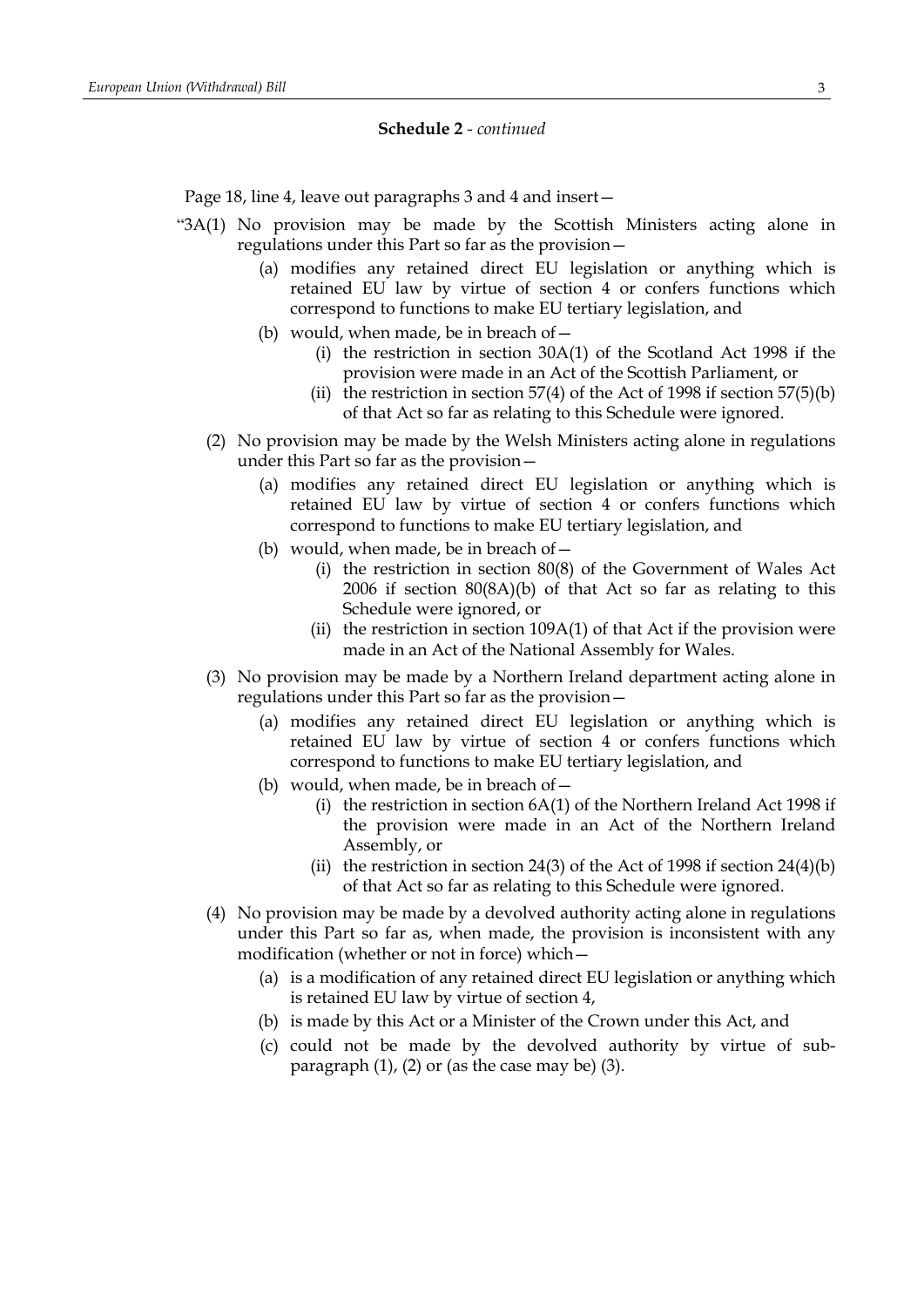- (5) For the purposes of sub-paragraphs (1)(b), (2)(b) and (3)(b), sections 30A and 57(4) to (15) of the Scotland Act 1998, sections 80(8) to (8L) and 109A of the Government of Wales Act 2006 and sections 6A and 24(3) to (15) of the Northern Ireland Act 1998, and any regulations made under them and any related provision, are to be assumed to be wholly in force so far as that is not otherwise the case.
- (6) References in this paragraph to section 80(8) of the Government of Wales Act 2006 are to be read as references to the new section 80(8) of that Act provided for by paragraph 2 of Schedule 3 to this Act."

Page 19, line 5, after "Ministers" insert "acting alone"

Page 19, line 9, after "department" insert "acting alone"

Page 19, line 19, after "authority" insert "acting alone"

Page 19, line 34, after "(b)" insert "and of a devolved authority acting alone or (as the case may be) other person acting alone"

Page 20, line 31, after "Ministers" insert "acting alone"

Page 20, line 36, after "Ministers" insert "acting alone"

Page 20, line 42, after "Ministers" insert "acting alone"

Page 21, line 2, after "department" insert "acting alone"

Page 21, line 35, after "Advocate" insert "acting alone"

Page 22, line 11, after "Ministers" insert "acting alone"

Page 22, line 43, after "authority" insert "acting alone"

Page 26, line 25, after "taxation" insert "or fees"

Page 26, line 28, leave out paragraph (d)

Page 26, line 37, leave out sub-paragraph (5)

Page 26, line 41, leave out from "under" to "are" and insert "sub-paragraph (1)"

Page 27, line 2, leave out "regulations" and insert "provision"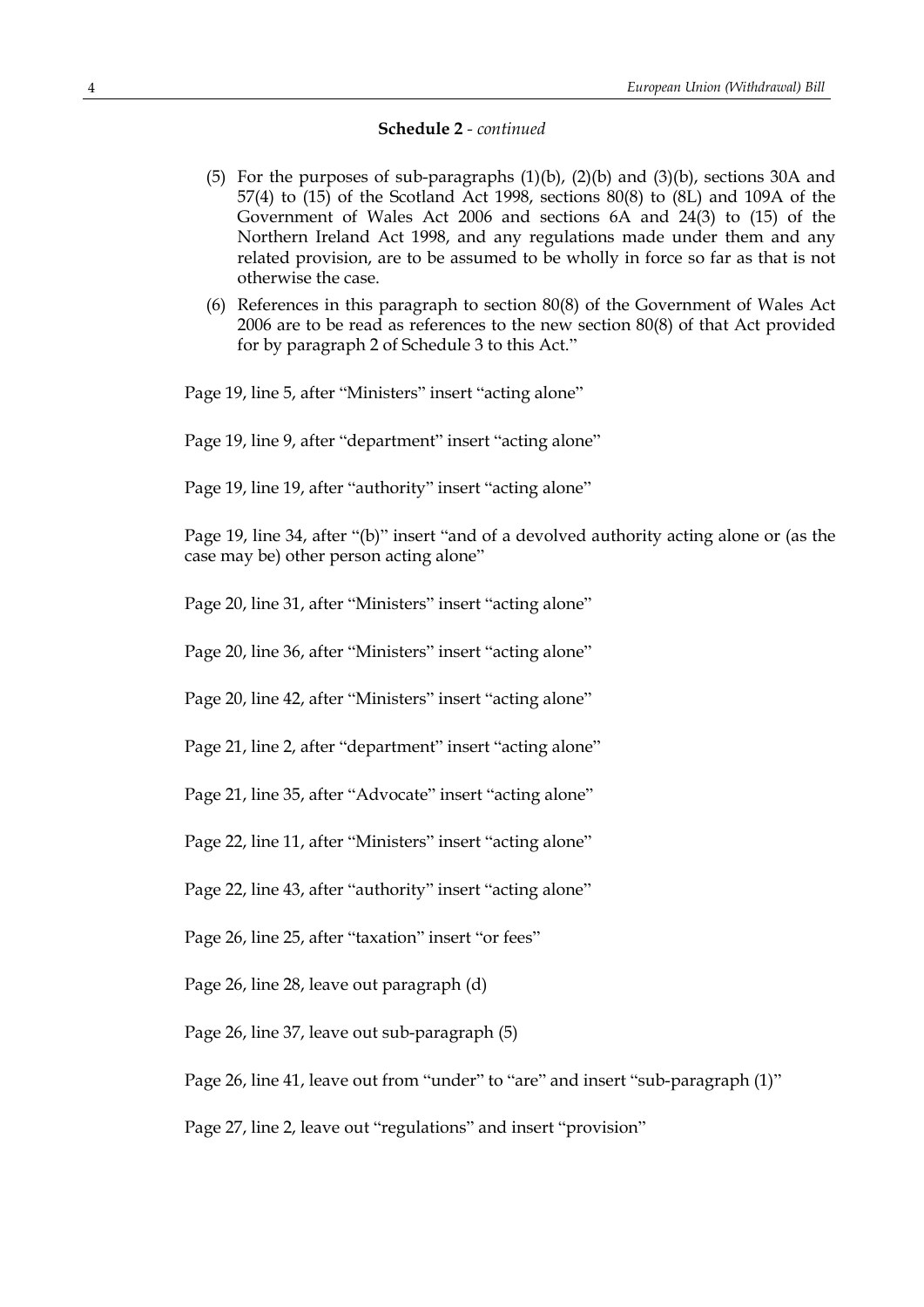Page 27, line 2, leave out from "made" to "unless" and insert "by a devolved authority acting alone in regulations under this Part"

Page 27, line 3, leave out "every provision of them" and insert "the provision"

Page 27, line 8, leave out paragraphs 23 and 24 and insert—

- "23A(1) No provision may be made by the Scottish Ministers acting alone in regulations under this Part so far as the provision—
	- (a) modifies any retained direct EU legislation or anything which is retained EU law by virtue of section 4 or confers functions which correspond to functions to make EU tertiary legislation, and
	- (b) would, when made, be in breach of  $-$ 
		- (i) the restriction in section 30A(1) of the Scotland Act 1998 if the provision were made in an Act of the Scottish Parliament, or
		- (ii) the restriction in section  $57(4)$  of the Act of 1998 if section  $57(5)(b)$ of that Act so far as relating to this Schedule were ignored.
	- (2) No provision may be made by the Welsh Ministers acting alone in regulations under this Part so far as the provision—
		- (a) modifies any retained direct EU legislation or anything which is retained EU law by virtue of section 4 or confers functions which correspond to functions to make EU tertiary legislation, and
		- (b) would, when made, be in breach of  $-$ 
			- (i) the restriction in section 80(8) of the Government of Wales Act 2006 if section 80(8A)(b) of that Act so far as relating to this Schedule were ignored, or
			- (ii) the restriction in section  $109A(1)$  of that Act if the provision were made in an Act of the National Assembly for Wales.
	- (3) No provision may be made by a Northern Ireland department acting alone in regulations under this Part so far as the provision—
		- (a) modifies any retained direct EU legislation or anything which is retained EU law by virtue of section 4 or confers functions which correspond to functions to make EU tertiary legislation, and
		- (b) would, when made, be in breach of  $-$ 
			- (i) the restriction in section 6A(1) of the Northern Ireland Act 1998 if the provision were made in an Act of the Northern Ireland Assembly, or
			- (ii) the restriction in section 24(3) of the Act of 1998 if section  $24(4)(b)$ of that Act so far as relating to this Schedule were ignored.
	- (4) No provision may be made by a devolved authority acting alone in regulations under this Part so far as, when made, the provision is inconsistent with any modification (whether or not in force) which—
		- (a) is a modification of any retained direct EU legislation or anything which is retained EU law by virtue of section 4,
		- (b) is made by this Act or a Minister of the Crown under this Act, and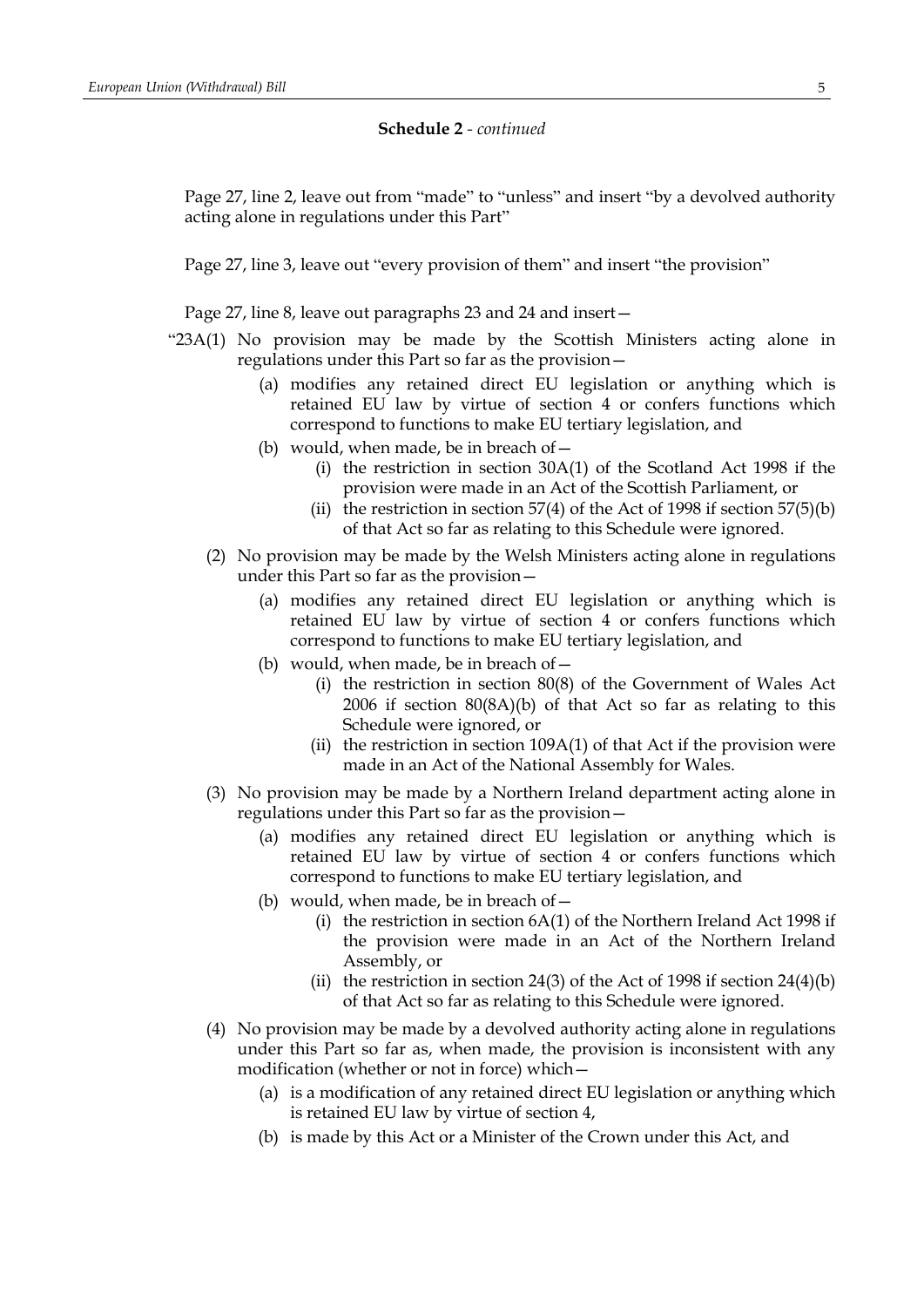- (c) could not be made by the devolved authority by virtue of subparagraph (1), (2) or (as the case may be) (3).
- (5) For the purposes of sub-paragraphs (1)(b), (2)(b) and (3)(b), sections 30A and 57(4) to (15) of the Scotland Act 1998, sections 80(8) to (8L) and 109A of the Government of Wales Act 2006 and sections 6A and 24(3) to (15) of the Northern Ireland Act 1998, and any regulations made under them and any related provision, are to be assumed to be wholly in force so far as that is not otherwise the case.
- (6) References in this paragraph to section 80(8) of the Government of Wales Act 2006 are to be read as references to the new section 80(8) of that Act provided for by paragraph 2 of Schedule 3 to this Act."

Page 28, line 2, leave out "without the consent of a Minister of the Crown"

Page 28, line 5, at end insert ", unless the regulations are, to that extent, made after consulting with the Secretary of State"

## **Clause 11**

# LORD CALLANAN

Page 7, line 25, leave out subsections (1) to (3) and insert—

- "(1) In section 29(2)(d) of the Scotland Act 1998 (no competence for the Scottish Parliament to legislate incompatibly with EU law) for "with EU law" substitute "in breach of the restriction in section 30A(1)".
- (2) After section 30 of that Act (legislative competence: supplementary) insert—

# **"30A Legislative competence: restriction relating to retained EU law**

- (1) An Act of the Scottish Parliament cannot modify, or confer power by subordinate legislation to modify, retained EU law so far as the modification is of a description specified in regulations made by a Minister of the Crown.
- (2) But subsection (1) does not apply to any modification so far as it would, immediately before exit day, have been within the legislative competence of the Parliament.
- (3) A Minister of the Crown must not lay for approval before each House of the Parliament of the United Kingdom a draft of a statutory instrument containing regulations under this section unless—
	- (a) the Scottish Parliament has made a consent decision in relation to the laying of the draft, or
	- (b) the 40 day period has ended without the Parliament having made such a decision.
- (4) For the purposes of subsection (3) a consent decision is  $-$ 
	- (a) a decision to agree a motion consenting to the laying of the draft,
	- (b) a decision not to agree a motion consenting to the laying of the draft, or
	- (c) a decision to agree a motion refusing to consent to the laying of the draft;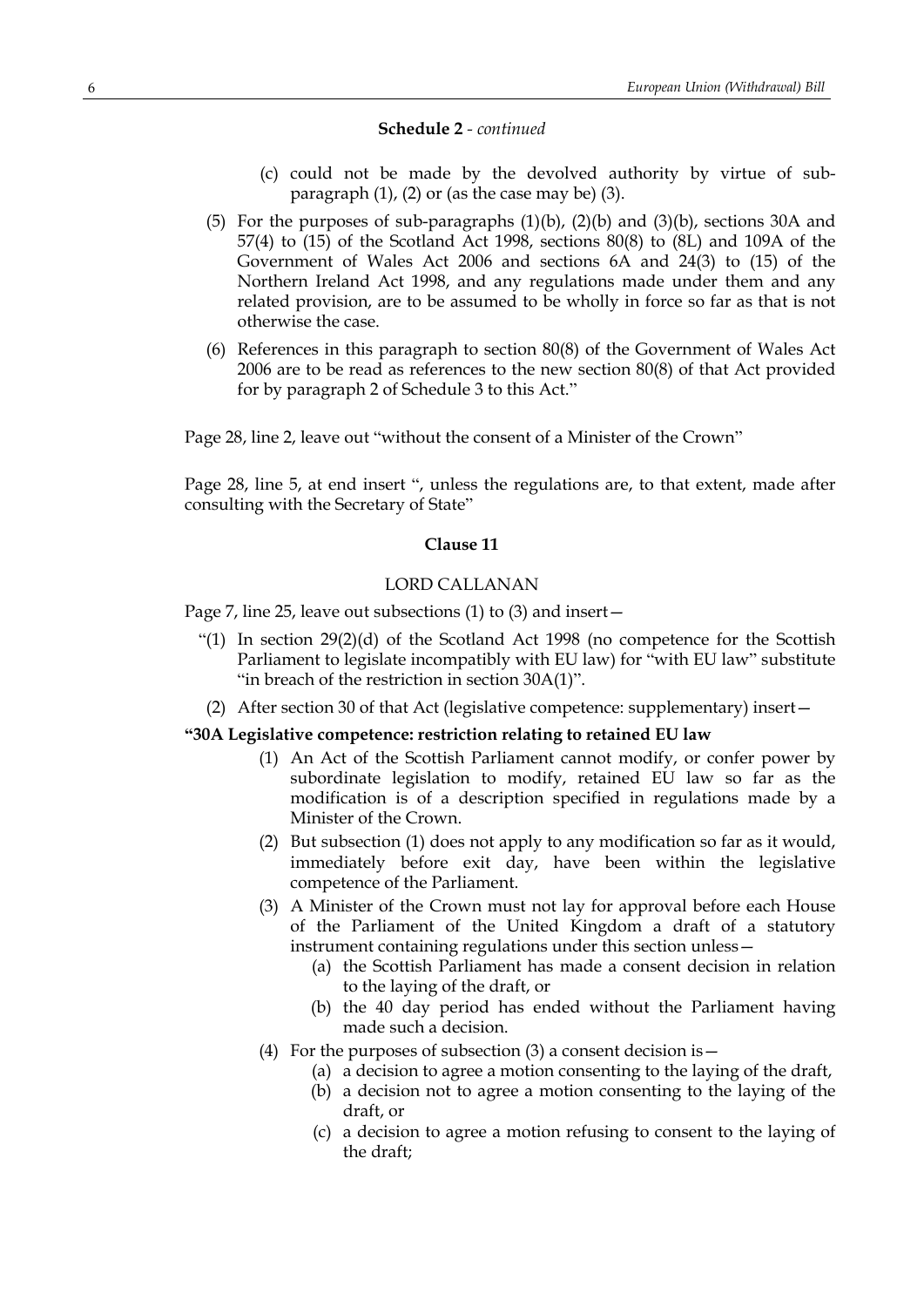and a consent decision is made when the Parliament first makes a decision falling within any of paragraphs (a) to (c) (whether or not it subsequently makes another such decision).

- (5) A Minister of the Crown who is proposing to lay a draft as mentioned in subsection (3) must—
	- (a) provide a copy of the draft to the Scottish Ministers, and
	- (b) inform the Presiding Officer that a copy has been so provided.
- (6) See also paragraph 6 of Schedule 7 (duty to make explanatory statement about regulations under this section including a duty to explain any decision to lay a draft without the consent of the Parliament).
- (7) No regulations may be made under this section after the end of the period of two years beginning with exit day.
- (8) Subsection (7) does not affect the continuation in force of regulations made under this section at or before the end of the period mentioned in that subsection.
- (9) Any regulations under this section which are in force at the end of the period of five years beginning with the time at which they came into force are revoked in their application to any Act of the Scottish Parliament which receives Royal Assent after the end of that period.
- (10) Subsections (3) to (8) do not apply in relation to regulations which only relate to a revocation of a specification.
- (11) In this section—

"the 40 day period" means the period of 40 days beginning with the day on which a copy of the draft instrument is provided to the Scottish Ministers,

and, in calculating that period, no account is to be taken of any time during which the Parliament is dissolved or during which it is in recess for more than four days."

- (3) In section 108A(2)(e) of the Government of Wales Act 2006 (no competence for the National Assembly for Wales to legislate incompatibly with EU law) for "with EU law" substitute "in breach of the restriction in section 109A(1)".
- (3A) After section 109 of that Act (legislative competence: supplementary) insert—

# **"109A Legislative competence: restriction relating to retained EU law**

- (1) An Act of the Assembly cannot modify, or confer power by subordinate legislation to modify, retained EU law so far as the modification is of a description specified in regulations made by a Minister of the Crown.
- (2) But subsection (1) does not apply to any modification so far as it would, immediately before exit day, have been within the Assembly's legislative competence.
- (3) No regulations are to be made under this section unless a draft of the statutory instrument containing them has been laid before, and approved by a resolution of, each House of Parliament.
- (4) A Minister of the Crown must not lay a draft as mentioned in subsection (3) unless—
	- (a) the Assembly has made a consent decision in relation to the laying of the draft, or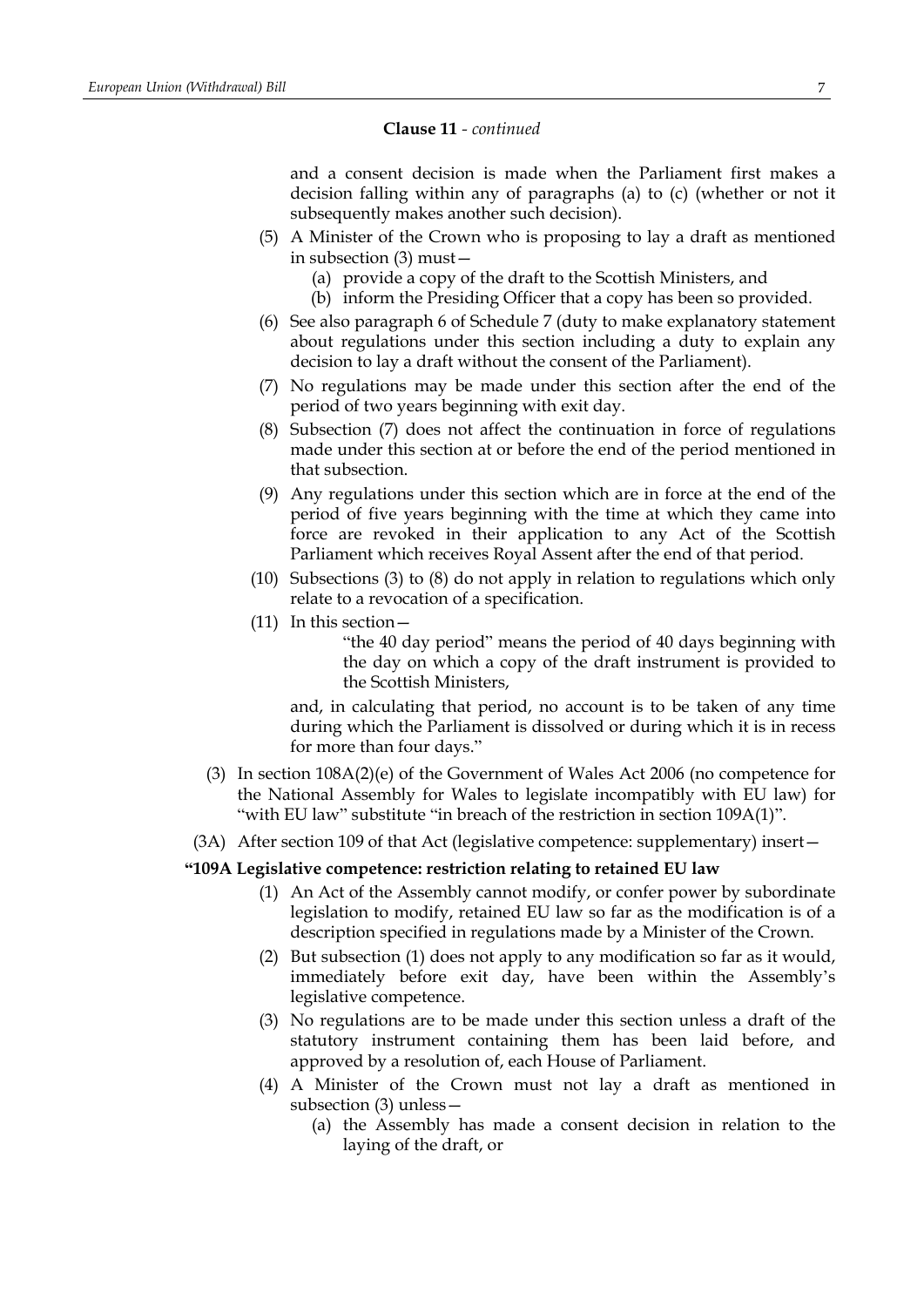- (b) the 40 day period has ended without the Assembly having made such a decision.
- (5) For the purposes of subsection (4) a consent decision is  $-$ 
	- (a) a decision to agree a motion consenting to the laying of the draft,
		- (b) a decision not to agree a motion consenting to the laying of the draft, or
		- (c) a decision to agree a motion refusing to consent to the laying of the draft;

and a consent decision is made when the Assembly first makes a decision falling within any of paragraphs (a) to (c)(whether or not it subsequently makes another such decision).

- (6) A Minister of the Crown who is proposing to lay a draft as mentioned in subsection (3) must—
	- (a) provide a copy of the draft to the Welsh Ministers, and
	- (b) inform the Presiding Officer that a copy has been so provided.
- (7) See also section 157ZA (duty to make explanatory statement about regulations under this section including a duty to explain any decision to lay a draft without the consent of the Assembly).
- (8) No regulations may be made under this section after the end of the period of two years beginning with exit day.
- (9) Subsection (8) does not affect the continuation in force of regulations made under this section at or before the end of the period mentioned in that subsection.
- (10) Any regulations under this section which are in force at the end of the period of five years beginning with the time at which they came into force are revoked in their application to any Act of the Assembly which receives Royal Assent after the end of that period.
- (11) Subsections (4) to (9) do not apply in relation to regulations which only relate to a revocation of a specification.
- (12) In this section—

"the 40 day period" means the period of 40 days beginning with the day on which a copy of the draft instrument is provided to the Welsh Ministers,

and, in calculating that period, no account is to be taken of any time during which the Assembly is dissolved or during which it is in recess for more than four days."

- (3B) In section 6(2)(d) of the Northern Ireland Act 1998 (no competence for the Northern Ireland Assembly to legislate incompatibly with EU law) for "incompatible with EU law" substitute "in breach of the restriction in section  $6A(1)$ ".
- (3C) After section 6 of that Act (legislative competence) insert—

## **"6A Restriction relating to retained EU law**

(1) An Act of the Assembly cannot modify, or confer power by subordinate legislation to modify, retained EU law so far as the modification is of a description specified in regulations made by a Minister of the Crown.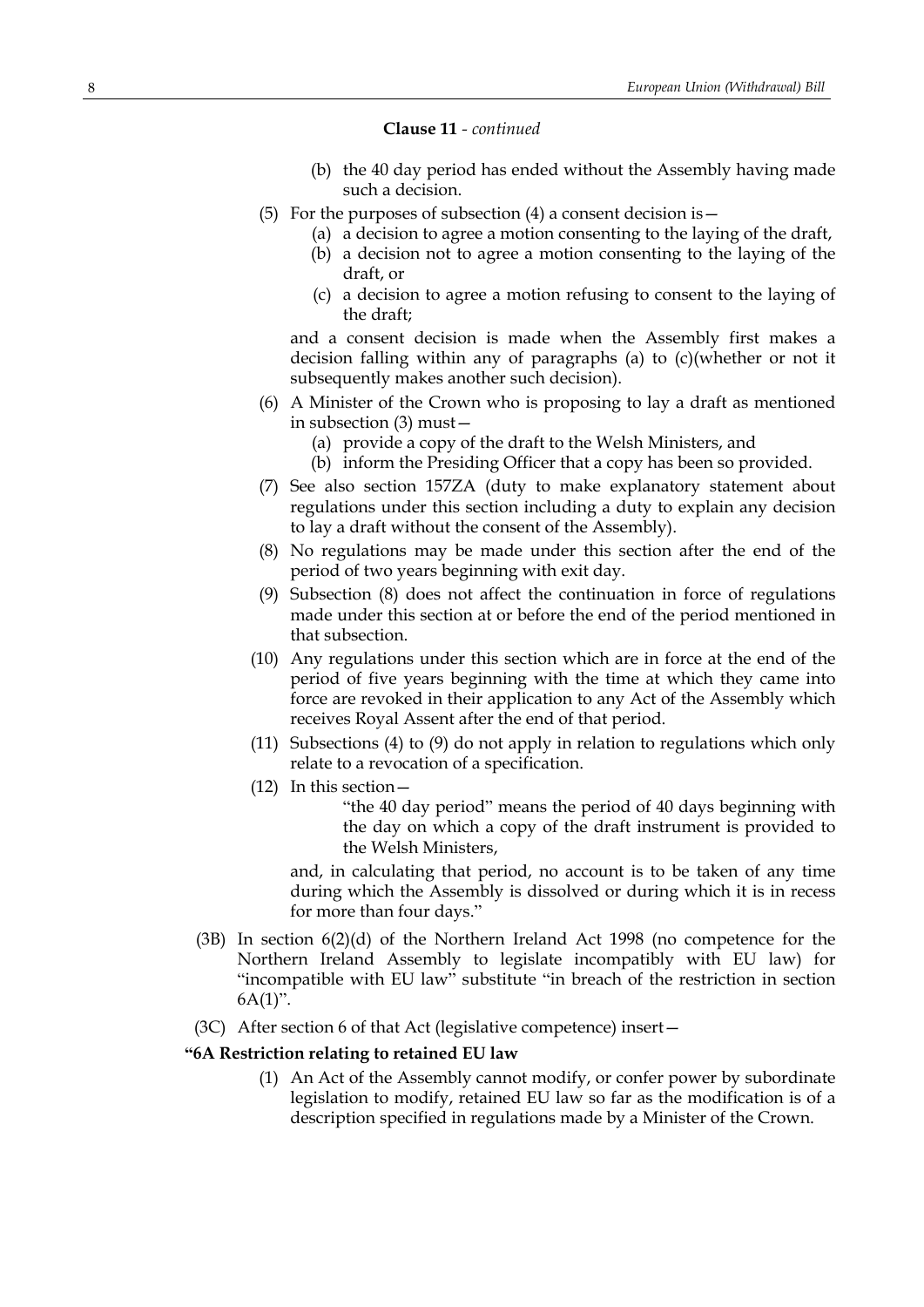- (2) But subsection (1) does not apply to any modification so far as it would, immediately before exit day, have been within the legislative competence of the Assembly.
- (3) A Minister of the Crown must not lay for approval before each House of Parliament a draft of a statutory instrument containing regulations under this section unless—
	- (a) the Assembly has made a consent decision in relation to the laying of the draft, or
	- (b) the 40 day period has ended without the Assembly having made such a decision.
- (4) For the purposes of subsection  $(3)$  a consent decision is  $-$ 
	- (a) a decision to agree a motion consenting to the laying of the draft,
	- (b) a decision not to agree a motion consenting to the laying of the draft, or
	- (c) a decision to agree a motion refusing to consent to the laying of the draft;

and a consent decision is made when the Assembly first makes a decision falling within any of paragraphs (a) to (c)(whether or not it subsequently makes another such decision).

- (5) A Minister of the Crown who is proposing to lay a draft as mentioned in subsection (3) must—
	- (a) provide a copy of the draft to the relevant Northern Ireland department, and
	- (b) inform the Presiding Officer that a copy has been so provided.
- (6) See also section 96A (duty to make explanatory statement about regulations under this section including a duty to explain any decision to lay a draft without the consent of the Assembly).
- (7) No regulations may be made under this section after the end of the period of two years beginning with exit day.
- (8) Subsection (7) does not affect the continuation in force of regulations made under this section at or before the end of the period mentioned in that subsection.
- (9) Any regulations under this section which are in force at the end of the period of five years beginning with the time at which they came into force are revoked in their application to any Act of the Assembly which receives Royal Assent after the end of that period.
- (10) Subsections (3) to (8) do not apply in relation to regulations which only relate to a revocation of a specification.
- (11) Regulations under this section may include such supplementary, incidental, consequential, transitional, transitory or saving provision as the Minister of the Crown making them considers appropriate.
- (12) In this section—

"the relevant Northern Ireland department" means such Northern Ireland department as the Minister of the Crown concerned considers appropriate;

"the 40 day period" means the period of 40 days beginning with the day on which a copy of the draft instrument is provided to the relevant Northern Ireland department,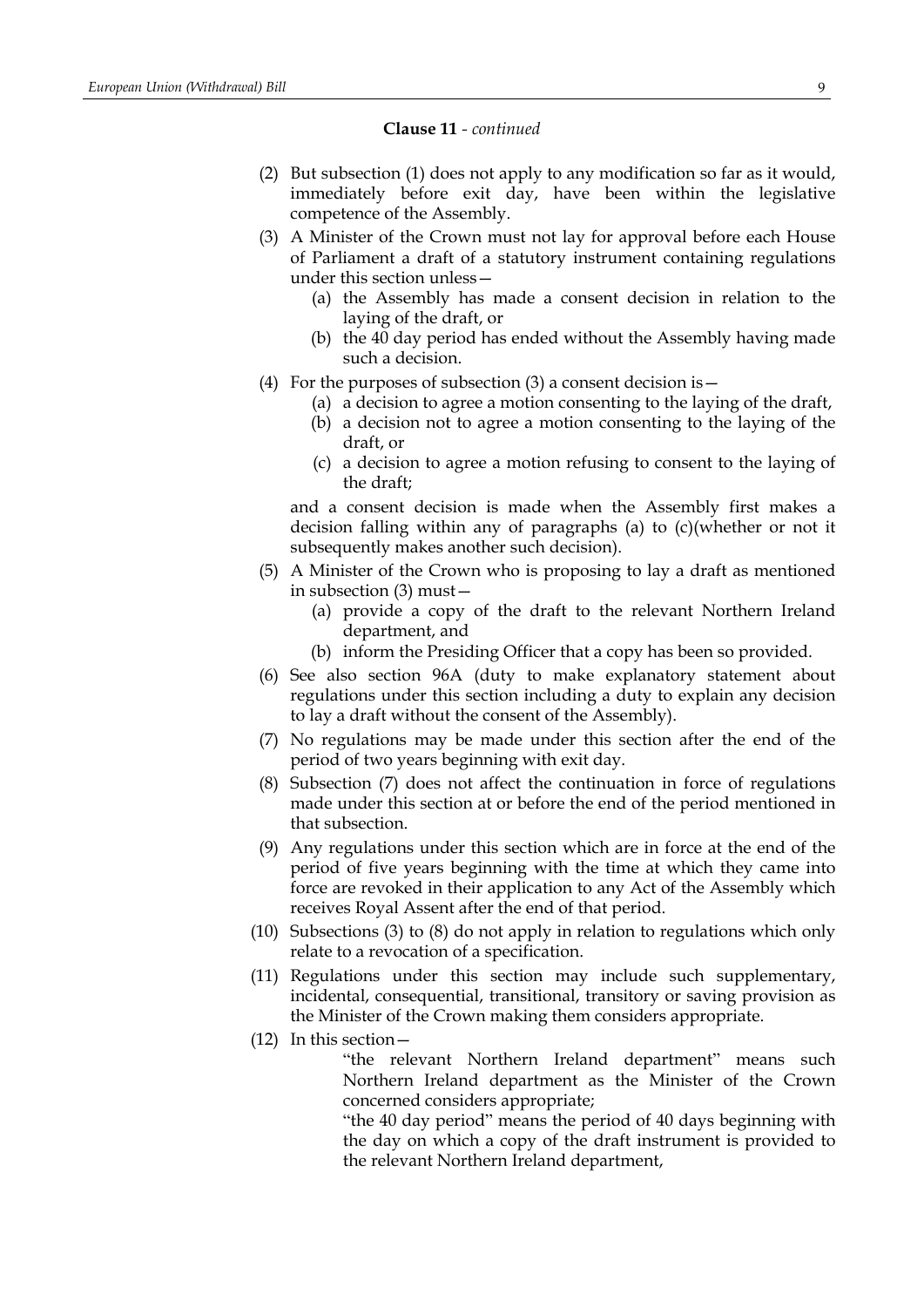and, in calculating that period, no account is to be taken of any time during which the Assembly is dissolved or during which it is in recess for more than four days.""

Page 8, line 40, leave out "(3)" and insert "(3C)"

Page 8, line 41, at end insert—

- "(4A) Part 1A of Schedule 3 (which imposes reporting obligations on a Minister of the Crown in recognition of the fact that the powers to make regulations conferred by subsections (1) to (3C) and Part 1 of Schedule 3, and any restrictions arising by virtue of them, are intended to be temporary) has effect.
	- (4B) A Minister of the Crown may by regulations—
		- (a) repeal any of the following provisions—
			- (i) section 30A or 57(4) to (15) of the Scotland Act 1998,
			- (ii) section 80(8) to (8L) or 109A of the Government of Wales Act 2006, or
			- (iii) section 6A or 24(3) to (15) of the Northern Ireland Act 1998, or
			- (b) modify any enactment in consequence of any such repeal.
- (4C) Until all of the provisions mentioned in subsection (4B)(a) have been repealed, a Minister of the Crown must, after the end of each review period, consider whether it is appropriate—
	- (a) to repeal each of those provisions so far as it has not been repealed, or
	- (b) to revoke any regulations made under any of those provisions so far as they have not been revoked.
- (4D) In considering whether to exercise the power to make regulations under subsection (4B), a Minister of the Crown must have regard (among other things) to  $-$ 
	- (a) the fact that the powers to make regulations conferred by the provisions mentioned in subsection (4B)(a), and any restrictions arising by virtue of them, are intended to be temporary and, where appropriate, replaced with other arrangements, and
	- (b) any progress which has been made in implementing those other arrangements."

Page 8, line 42, leave out "other"

Page 8, line 43, after "legislation" insert "not dealt with elsewhere"

Page 8, line 43, at end insert—

"(6) In this section—

"arrangement" means any enactment or other arrangement (whether or not legally enforceable);

"review period" means—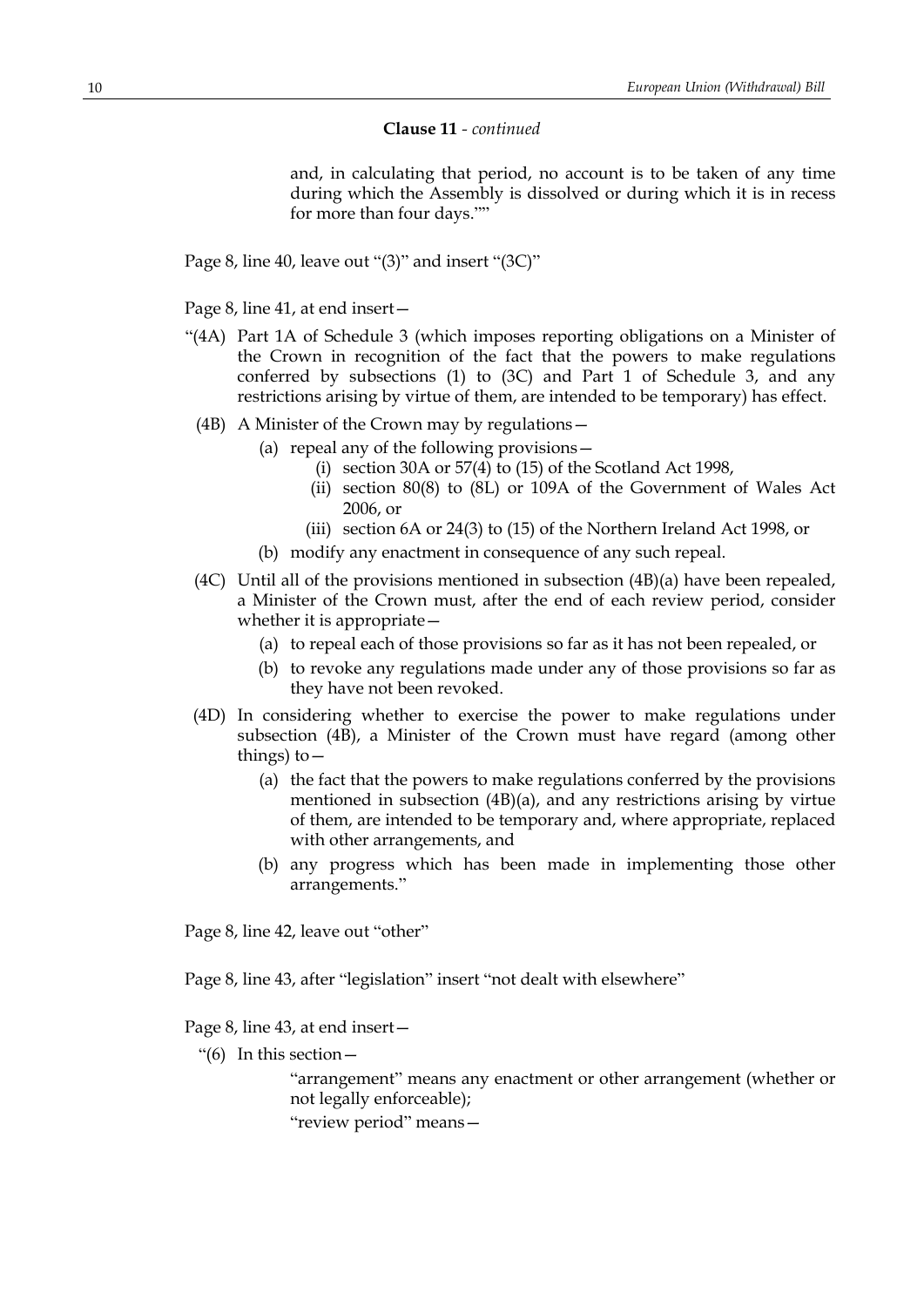- (a) the period of three months beginning with the day on which subsection (4C) comes into force, and
- (b) after that, each successive period of three months."

# **Schedule 3**

# LORD CALLANAN

Page 28, line 29, leave out from "law" to end of line 37 and insert "and the modification is of a description specified in regulations made by a Minister of the Crown.

- (5) But subsection (4) does not apply—
	- (a) so far as the modification would be within the legislative competence of the Parliament if it were included in an Act of the Scottish Parliament, or
	- (b) to the making of regulations under Schedule 2 or 4 to the European Union (Withdrawal) Act 2018.
- (6) A Minister of the Crown must not lay for approval before each House of the Parliament of the United Kingdom a draft of a statutory instrument containing regulations under subsection (4) unless—
	- (a) the Scottish Parliament has made a consent decision in relation to the laying of the draft, or
	- (b) the 40 day period has ended without the Parliament having made such a decision.
- (7) For the purposes of subsection (6) a consent decision is  $-$ 
	- (a) a decision to agree a motion consenting to the laying of the draft,
		- (b) a decision not to agree a motion consenting to the laying of the draft, or
		- (c) a decision to agree a motion refusing to consent to the laying of the draft;

and a consent decision is made when the Parliament first makes a decision falling within any of paragraphs (a) to (c) (whether or not it subsequently makes another such decision).

- (8) A Minister of the Crown who is proposing to lay a draft as mentioned in subsection (6) must—
	- (a) provide a copy of the draft to the Scottish Ministers, and
	- (b) inform the Presiding Officer that a copy has been so provided.
- (9) See also paragraph 6 of Schedule 7 (duty to make explanatory statement about regulations under subsection (4) including a duty to explain any decision to lay a draft without the consent of the Parliament).
- (10) No regulations may be made under subsection (4) after the end of the period of two years beginning with exit day.
- (11) Subsection (10) does not affect the continuation in force of regulations made under subsection (4) at or before the end of the period mentioned in subsection (10).
- (12) Any regulations under subsection (4) which are in force at the end of the period of five years beginning with the time at which they came into force are revoked in their application to the making, confirming or approving of subordinate legislation after the end of that period.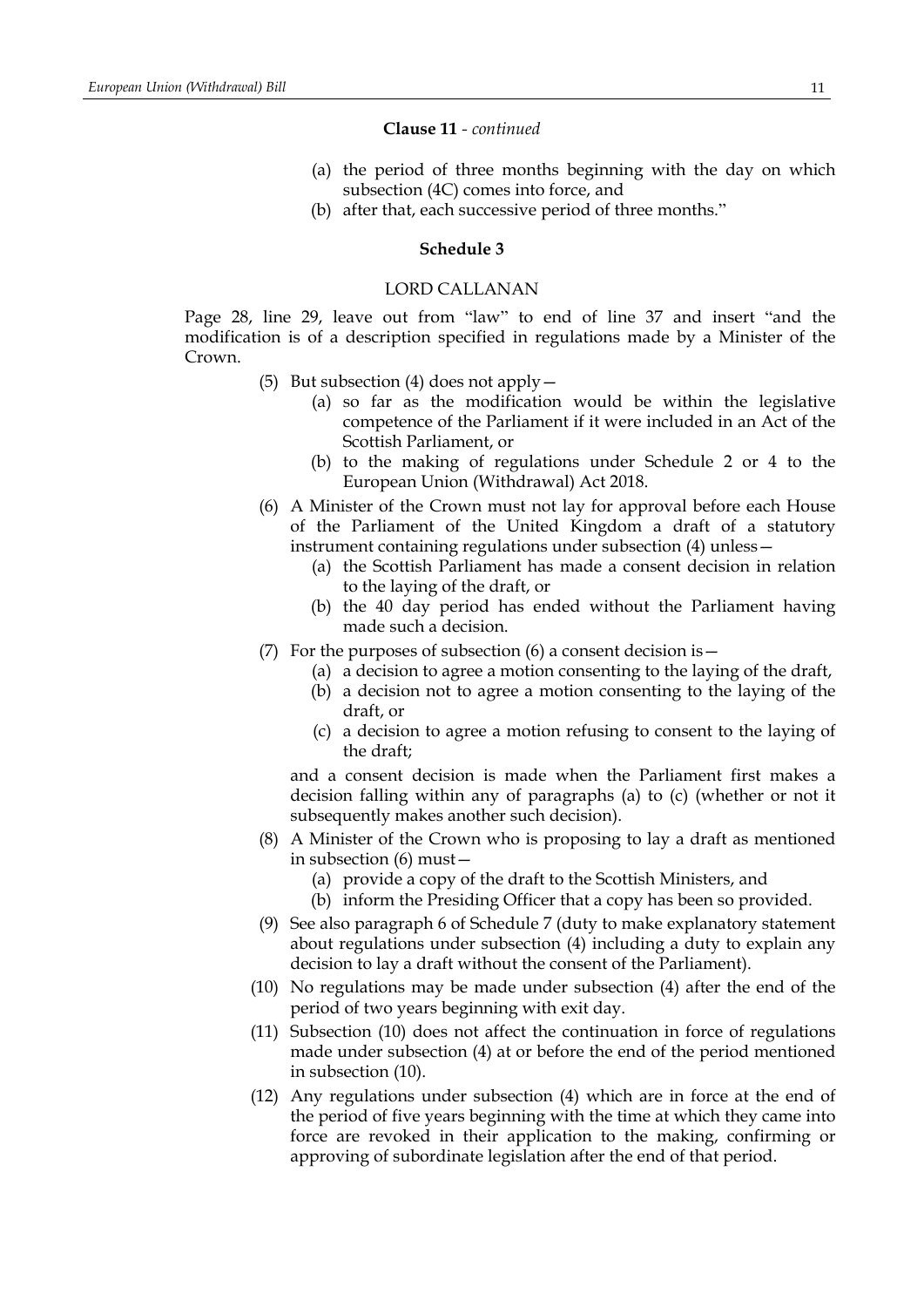- (13) Subsections (6) to (11) do not apply in relation to regulations which only relate to a revocation of a specification.
- (14) The restriction in subsection (4) is in addition to any restriction in section *(Status of retained EU law)* of the European Union (Withdrawal) Act 2018 or elsewhere on the power of a member of the Scottish Government to make, confirm or approve any subordinate legislation so far as the legislation modifies retained EU law.
- (15) In this section—

"the 40 day period" means the period of 40 days beginning with the day on which a copy of the draft instrument is provided to the Scottish Ministers,

and, in calculating that period, no account is to be taken of any time during which the Parliament is dissolved or during which it is in recess for more than four days.""

Page 29, line 6, leave out from "law" to end of line 18 and insert "and the modification is of a description specified in regulations made by a Minister of the Crown.

- (8A) But subsection (8) does not apply  $-$ 
	- (a) so far as the modification would be within the Assembly's legislative competence if it were included in an Act of the Assembly, or
	- (b) to the making of regulations under Schedule 2 or 4 to the European Union (Withdrawal) Act 2018.
- (8B) No regulations are to be made under subsection (8) unless a draft of the statutory instrument containing them has been laid before, and approved by a resolution of, each House of Parliament.
- (8C) A Minister of the Crown must not lay a draft as mentioned in subsection (8B) unless—
	- (a) the Assembly has made a consent decision in relation to the laying of the draft, or
	- (b) the 40 day period has ended without the Assembly having made such a decision.
- (8D) For the purposes of subsection  $(8C)$  a consent decision is  $-$ 
	- (a) a decision to agree a motion consenting to the laying of the draft,
	- (b) a decision not to agree a motion consenting to the laying of the draft, or
	- (c) a decision to agree a motion refusing to consent to the laying of the draft;

and a consent decision is made when the Assembly first makes a decision falling within any of paragraphs (a) to (c) (whether or not it subsequently makes another such decision).

(8E) In subsection  $(8C)$  -

"the 40 day period" means the period of 40 days beginning with the day on which a copy of the draft instrument is provided to the Welsh Ministers,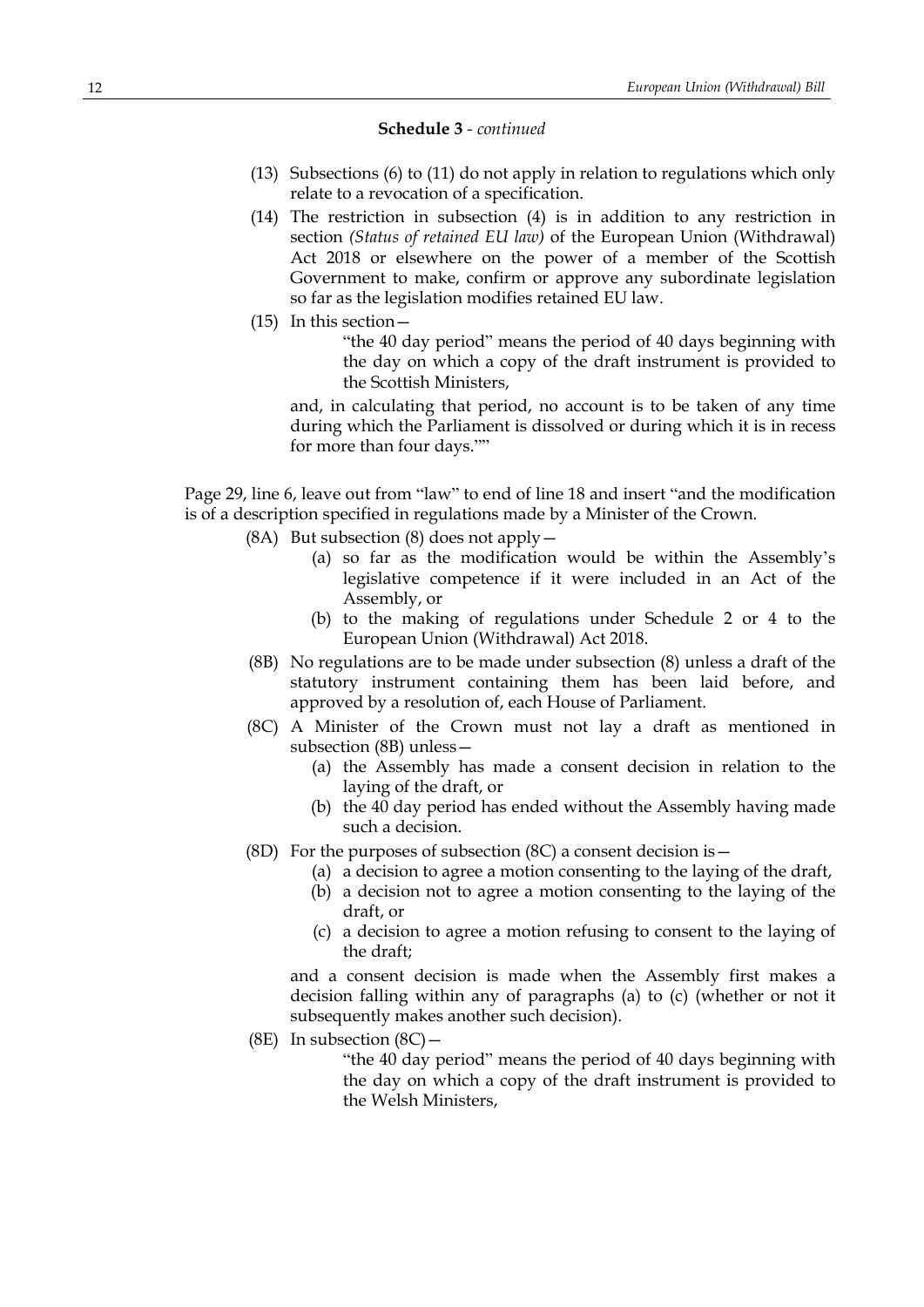and, in calculating that period, no account is to be taken of any time during which the Assembly is dissolved or during which it is in recess for more than four days.

- (8F) A Minister of the Crown who is proposing to lay a draft as mentioned in subsection (8B) must—
	- (a) provide a copy of the draft to the Welsh Ministers, and
	- (b) inform the Presiding Officer that a copy has been so provided.
- (8G) See also section 157ZA (duty to make explanatory statement about regulations under subsection (8) including a duty to explain any decision to lay a draft without the consent of the Assembly).
- (8H) No regulations may be made under subsection (8) after the end of the period of two years beginning with exit day.
- (8I) Subsection (8H) does not affect the continuation in force of regulations made under subsection (8) at or before the end of the period mentioned in subsection (8H).
- (8J) Any regulations under subsection (8) which are in force at the end of the period of five years beginning with the time at which they came into force are revoked in their application to the making, confirming or approving of subordinate legislation after the end of that period.
- (8K) Subsections (8C) to (8I) do not apply in relation to regulations which only relate to a revocation of a specification.
- (8L) The restriction in subsection (8) is in addition to any restriction in section *(Status of retained EU law)* of the European Union (Withdrawal) Act 2018 or elsewhere on the power of the Welsh Ministers to make, confirm or approve any subordinate legislation so far as the legislation modifies retained EU law.""

Page 29, line 29, leave out from "law" to end of line 44 and insert "and the modification is of a description specified in regulations made by a Minister of the Crown.

- (4) But subsection (3) does not apply  $-$ 
	- (a) so far as the modification would be within the legislative competence of the Assembly if it were included in an Act of the Assembly, or
	- (b) to the making of regulations under Schedule 2 or 4 to the European Union (Withdrawal) Act 2018.
- (5) A Minister of the Crown must not lay for approval before each House of the Parliament a draft of a statutory instrument containing regulations under subsection (3) unless—
	- (a) the Assembly has made a consent decision in relation to the laying of the draft, or
	- (b) the 40 day period has ended without the Assembly having made such a decision.
- (6) For the purposes of subsection  $(5)$  a consent decision is  $-$ 
	- (a) a decision to agree a motion consenting to the laying of the draft,
	- (b) a decision not to agree a motion consenting to the laying of the draft, or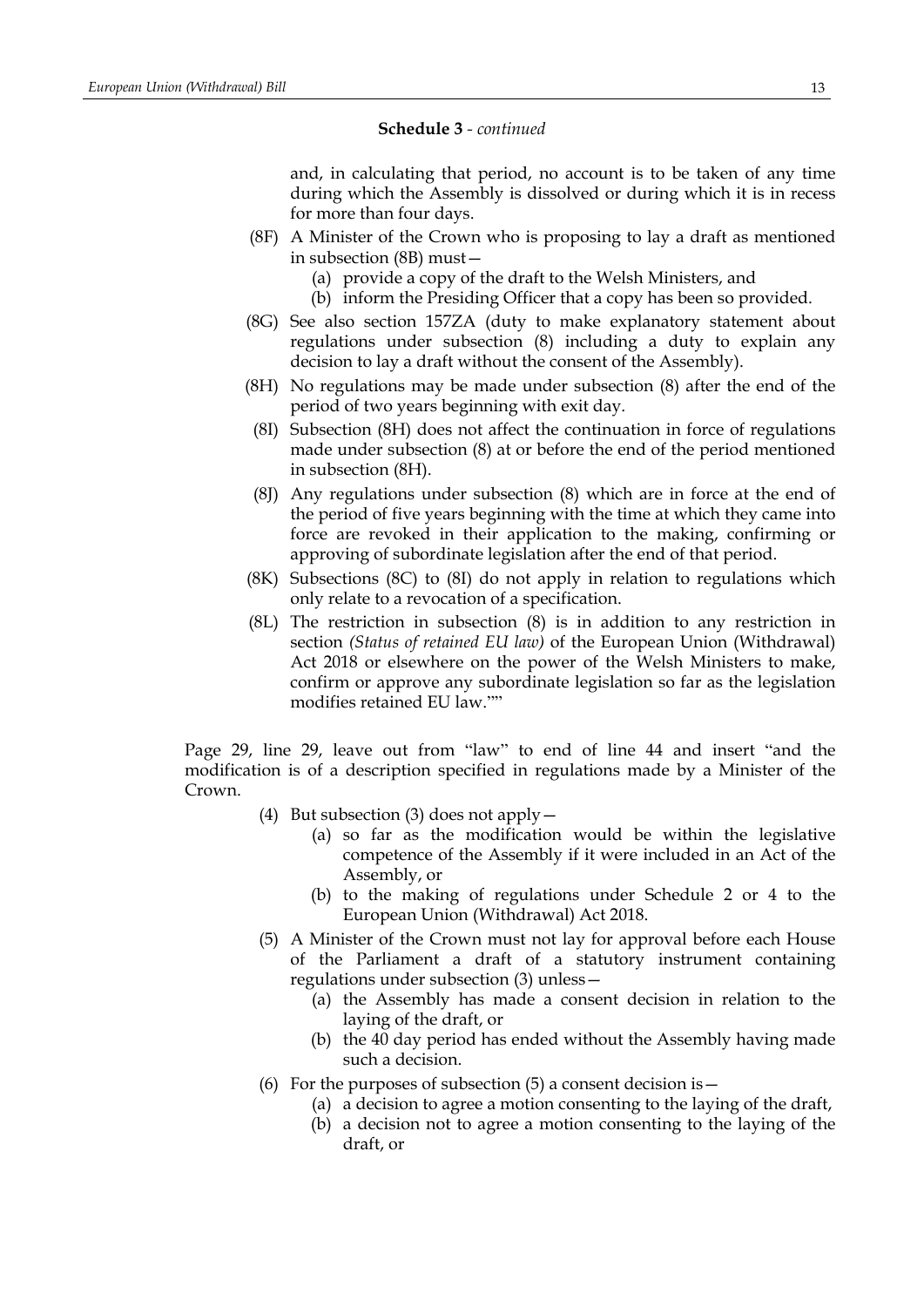(c) a decision to agree a motion refusing to consent to the laying of the draft;

and a consent decision is made when the Assembly first makes a decision falling within any of paragraphs (a) to (c) (whether or not it subsequently makes another such decision).

- (7) A Minister of the Crown who is proposing to lay a draft as mentioned in subsection (5) must—
	- (a) provide a copy of the draft to the relevant Northern Ireland department, and
	- (b) inform the Presiding Officer that a copy has been so provided.
- (8) See also section 96A (duty to make explanatory statement about regulations under subsection (3) including a duty to explain any decision to lay a draft without the consent of the Assembly).
- (9) No regulations may be made under subsection (3) after the end of the period of two years beginning with exit day.
- (10) Subsection (9) does not affect the continuation in force of regulations made under subsection (3) at or before the end of the period mentioned in subsection (9).
- (11) Any regulations under subsection (3) which are in force at the end of the period of five years beginning with the time at which they came into force are revoked in their application to the making, confirming or approving of subordinate legislation after the end of that period.
- (12) Subsections (5) to (10) do not apply in relation to regulations which only relate to a revocation of a specification.
- (13) Regulations under subsection (3) may include such supplementary, incidental, consequential, transitional, transitory or saving provision as the Minister of the Crown making them considers appropriate.
- (14) The restriction in subsection (3) is in addition to any restriction in section *(Status of retained EU law)* of the European Union (Withdrawal) Act 2018 or elsewhere on the power of a Minister or Northern Ireland department to make, confirm or approve any subordinate legislation so far as the legislation modifies retained EU law.
- (15) In this section—

"the relevant Northern Ireland department" means such Northern Ireland department as the Minister of the Crown concerned considers appropriate;

"the 40 day period" means the period of 40 days beginning with the day on which a copy of the draft instrument is provided to the relevant Northern Ireland department,

and, in calculating that period, no account is to be taken of any time during which the Assembly is dissolved or during which it is in recess for more than four days.""

Page 29, line 44, at end insert—

# "PART 1A

## REPORTS IN CONNECTION WITH RETAINED EU LAW RESTRICTIONS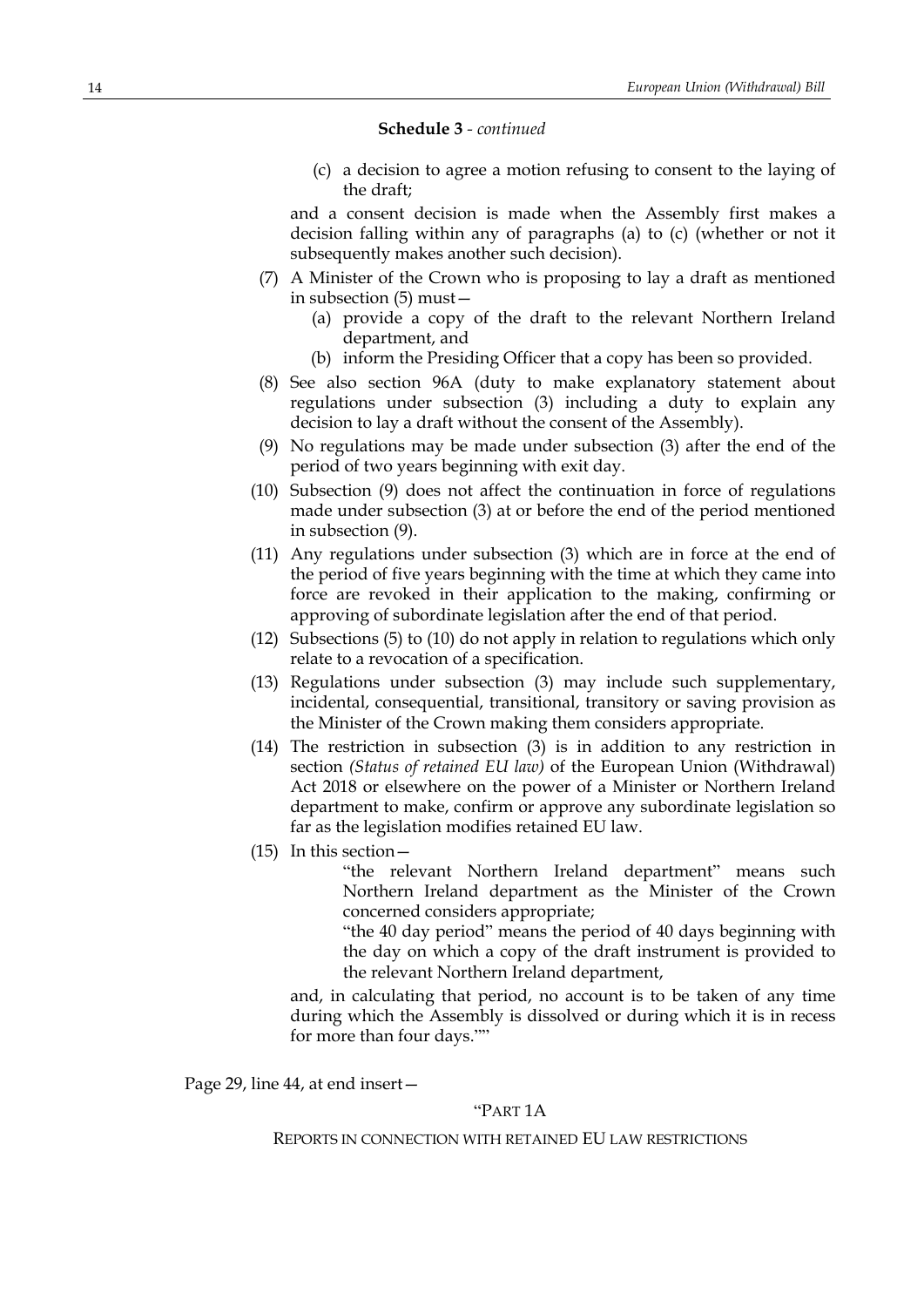*Reports on progress towards removing retained EU law restrictions*

- 3A(1) After the end of each reporting period, a Minister of the Crown must lay before each House of Parliament a report which—
	- (a) contains details of any steps which have been taken in the reporting period by Her Majesty's Government (whether or not in conjunction with any of the appropriate authorities) towards implementing any arrangements which are to replace any relevant powers or retained EU law restrictions,
	- (b) explains how principles—
		- (i) agreed between Her Majesty's Government and any of the appropriate authorities, and
		- (ii) relating to implementing any arrangements which are to replace any relevant powers or retained EU law restrictions,

have been taken into account during the reporting period,

- (c) specifies any relevant regulations, or regulations under section 11(4B), which have been made in the reporting period,
- (d) in relation to any retained EU law restriction which has effect at the end of the reporting period, sets out the Minister's assessment of the progress which still needs to be made before it can be removed,
- (e) in relation to any relevant power that has not been repealed before the end of the reporting period, sets out the Minister's assessment of the progress which still needs to be made before it can be repealed, and
- (f) contains any other information relating to any relevant powers or retained EU law restrictions, or the arrangements which are to replace them, that the Minister considers appropriate.
- (2) The first reporting period is the period of three months beginning with the day on which this Act is passed.
- (3) Each successive period of three months after the first reporting period is a reporting period.
- (4) A Minister of the Crown must provide a copy of every report laid before Parliament under this section—
	- (a) to the Scottish Ministers,
	- (b) to the Welsh Ministers, and
	- (c) either to the First Minister in Northern Ireland and the deputy First Minister in Northern Ireland or to the relevant Northern Ireland department and its Northern Ireland Minister.
- (5) In sub-paragraph (4) "the relevant Northern Ireland department" means such Northern Ireland department as the Minister of the Crown concerned considers appropriate.
- (6) This paragraph ceases to apply when no retained EU law restrictions have effect and all the relevant powers have been repealed.

*Interpretation*

3B In this Part—

"appropriate authority" means—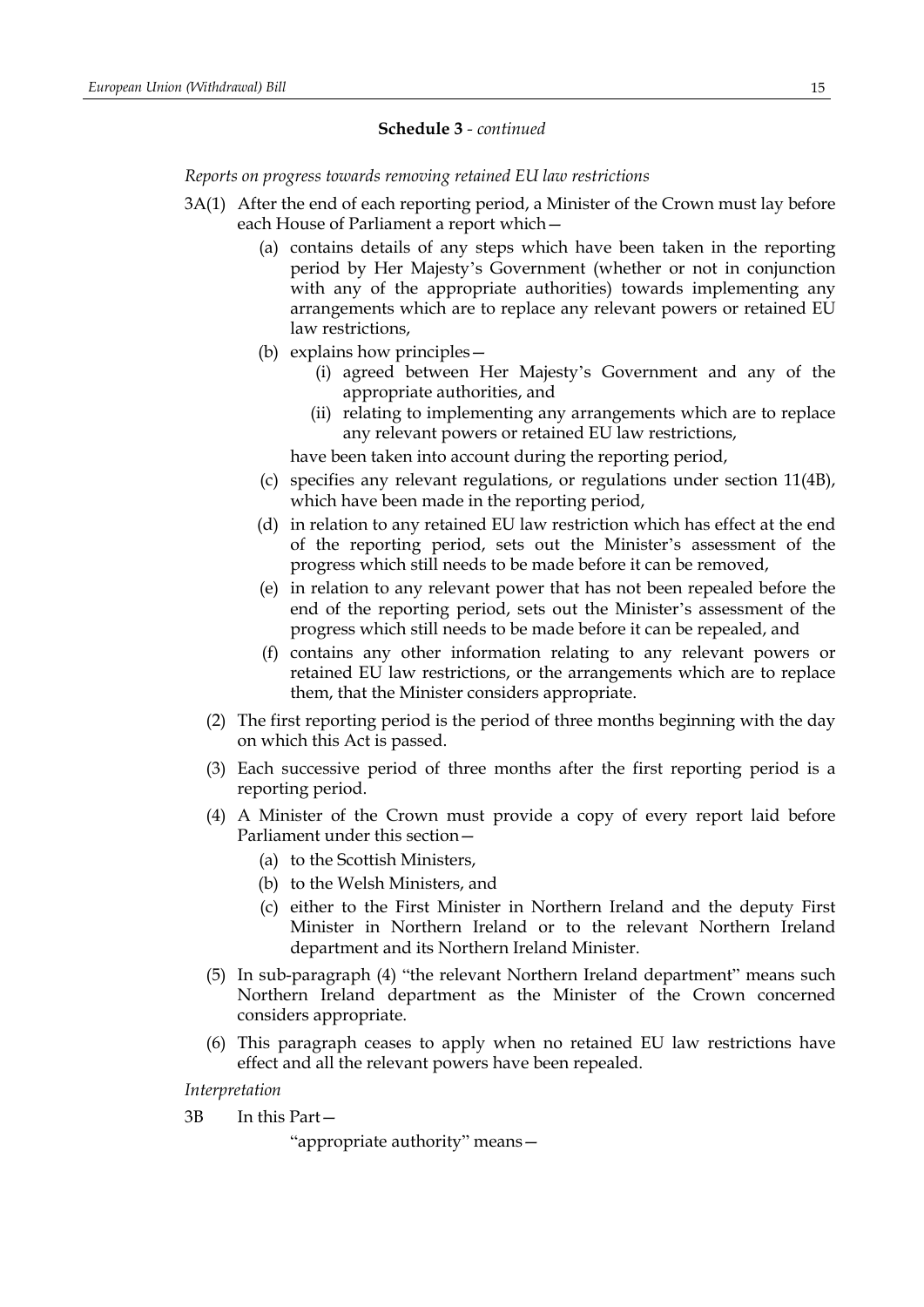- (a) the Scottish Ministers,
- (b) the Welsh Ministers, or
- (c) a Northern Ireland devolved authority;

"arrangement" means any enactment or other arrangement (whether or not legally enforceable);

"relevant power" means a power to make regulations conferred by—

- (a) section 30A or 57(4) of the Scotland Act 1998,
- (b) section 80(8) or 109A of the Government of Wales Act 2006, or
- (c) section 6A or 24(3) of the Northern Ireland Act 1998;

"relevant regulations" means regulations made under a relevant power; "retained EU law restriction" means any restriction which arises by virtue of relevant regulations."

Page 31, line 34, leave out from "section" to end of line 35 and insert "30 insert—

"Section 30A Type C"."

Page 32, leave out line 2 and insert—

""Section 57(4)  $\boxed{\text{Type C}^{\prime\prime}}$ "

Page 32, line 2, at end insert—

- "21A After paragraph 5 of Schedule 7 (procedure for subordinate legislation: special cases) insert—
	- "6 (1) This paragraph applies where a draft of an instrument containing regulations under section 30A or 57(4) is to be laid before each House of Parliament.
		- (2) Before the draft is laid, the Minister of the Crown who is to make the instrument—
			- (a) must make a statement explaining the effect of the instrument, and
			- (b) in any case where the Parliament has not made a decision to agree a motion consenting to the laying of the draft—
				- (i) must make a statement explaining why the Minister has decided to lay the draft despite this, and
				- (ii) must lay before each House of Parliament any statement provided for the purpose of this sub- paragraph to a Minister of the Crown by the Scottish Ministers giving the opinion of the Scottish Ministers as to why the Parliament has not made that decision.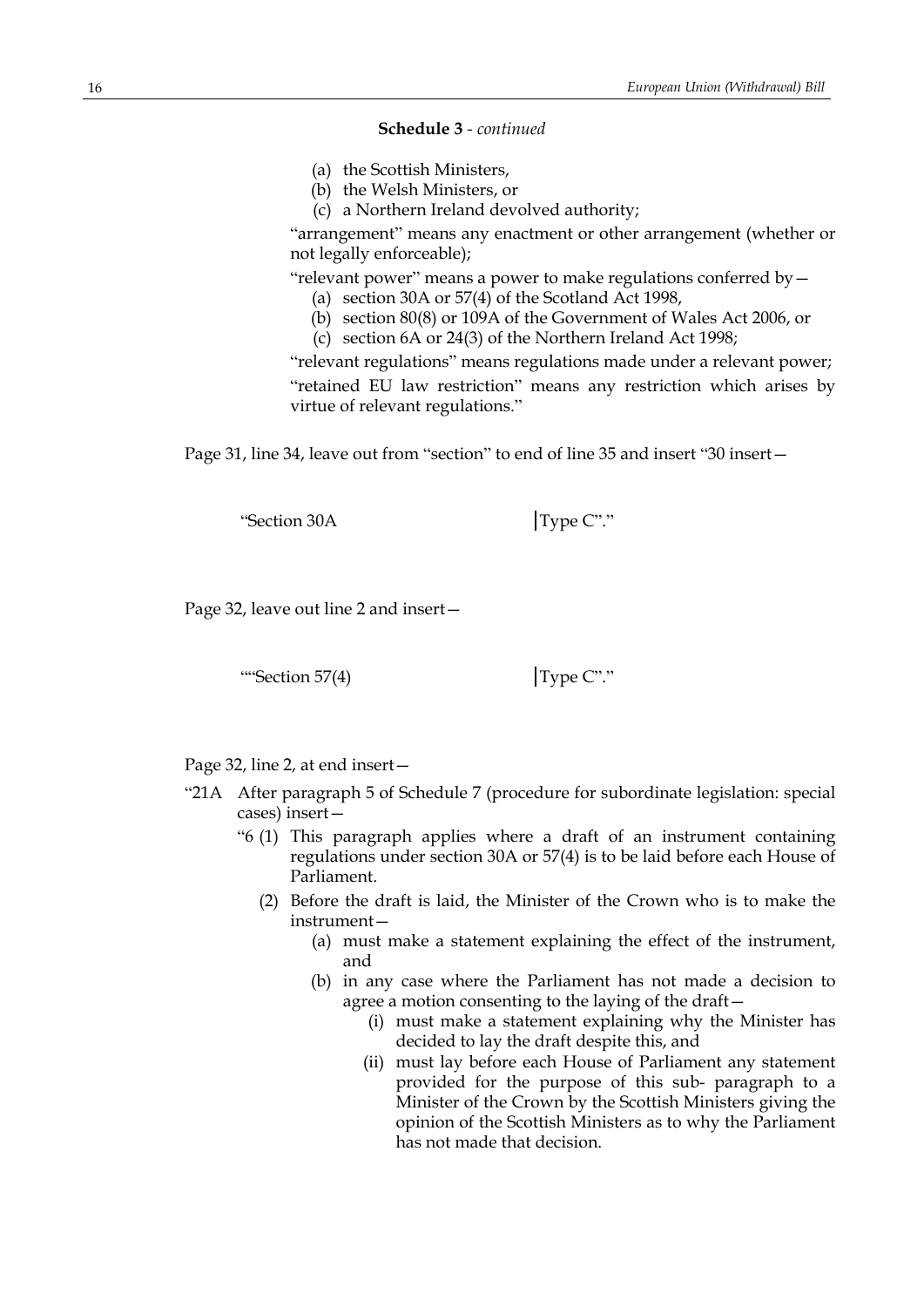- (3) A statement of a Minister of the Crown under sub-paragraph (2) must be made in writing and be published in such manner as the Minister making it considers appropriate.
- (4) For the purposes of this paragraph, where a draft is laid before each House of Parliament on different days, the earlier day is to be taken as the day on which it is laid before both Houses.
- (5) This paragraph does not apply to a draft of an instrument which only contains regulations under section 30A or 57(4) which only relate to a revocation of a specification.""

Page 33, line 7, leave out sub-paragraph (7)

Page 33, line 20, at end insert—

"36A After section 157 (orders, regulations and directions) insert—

## **"157ZA Explanatory statements in relation to certain regulations**

- (1) This section applies where a draft of a statutory instrument containing regulations under section 80(8) or 109A is to be laid before each House of Parliament.
- (2) Before the draft is laid, the Minister of the Crown who is to make the instrument—
	- (a) must make a statement explaining the effect of the instrument, and
	- (b) in any case where the Assembly has not made a decision to agree a motion consenting to the laying of the draft—
		- (i) must make a statement explaining why the Minister has decided to lay the draft despite this, and
		- (ii) must lay before each House of Parliament any statement provided for the purpose of this sub- paragraph to a Minister of the Crown by the Welsh Ministers giving the opinion of the Welsh Ministers as to why the Assembly has not made that decision.
- (3) A statement of a Minister of the Crown under subsection (2) must be made in writing and be published in such manner as the Minister making it considers appropriate.
- (4) For the purposes of this section, where a draft is laid before each House of Parliament on different days, the earlier day is to be taken as the day on which it is laid before both Houses.
- (5) This section does not apply to a draft of an instrument which only contains regulations under section 80(8) or 109A which only relate to a revocation of a specification.""

Page 34, line 34, at end insert—

"48A After section 96(4)(orders and regulations) insert—

"(4A) Regulations under section  $6A$  or  $24(3)$  -

(a) shall be made by statutory instrument, and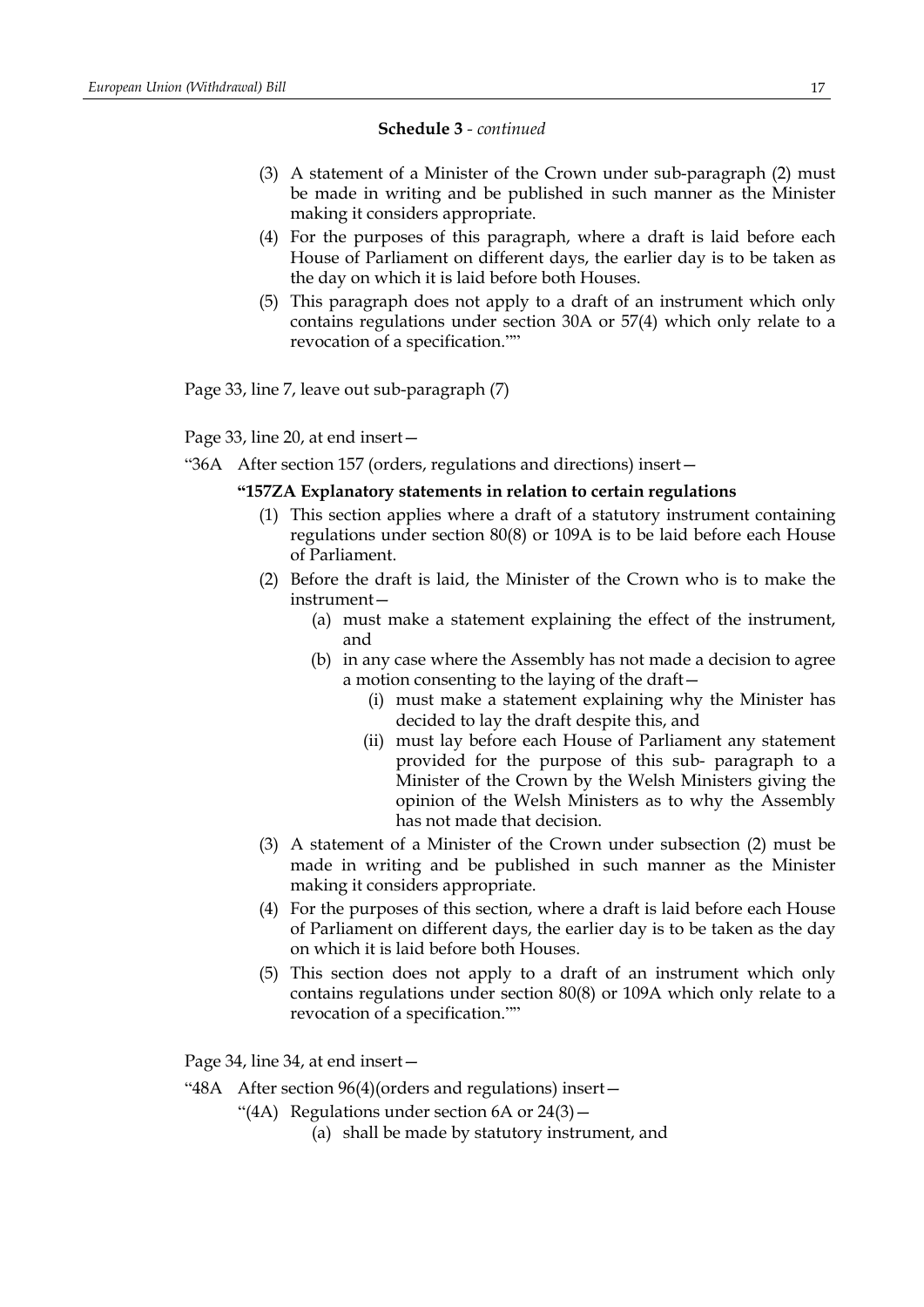- (b) shall not be made unless a draft has been laid before and approved by resolution of each House of Parliament."
- 48B After section 96 (orders and regulations) insert—

#### **"96A Explanatory statements in relation to certain regulations**

- (1) This section applies where a draft of a statutory instrument containing regulations under section 6A or 24(3) is to be laid before each House of Parliament.
- (2) Before the draft is laid, the Minister of the Crown who is to make the instrument—
	- (a) must make a statement explaining the effect of the instrument, and
	- (b) in any case where the Assembly has not made a decision to agree a motion consenting to the laying of the draft—
		- (i) must make a statement explaining why the Minister has decided to lay the draft despite this, and
		- (ii) must lay before each House of Parliament any statement provided for the purpose of this sub- paragraph to a Minister of the Crown by a relevant Minister giving the opinion of the relevant Minister as to why the Assembly has not made that decision.
- (3) A statement of a Minister of the Crown under subsection (2) must be made in writing and be published in such manner as the Minister making it considers appropriate.
- (4) For the purposes of this section, where a draft is laid before each House of Parliament on different days, the earlier day is to be taken as the day on which it is laid before both Houses.
- (5) In this section "relevant Minister" means the First Minister and the deputy First Minister acting jointly or a Northern Ireland Minister.
- (6) This section does not apply to a draft of an instrument which only contains regulations under section 6A or 24(3) which only relate to a revocation of a specification.""

## **Clause 19**

#### LORD CALLANAN

Page 15, line 12, at end insert—

"() paragraphs  $3A$ ,  $3B$ ,  $19(2)(b)$ ,  $40(b)$ ,  $43(2)(c)$  and (d) and (4) of Schedule 3 (and section 11 (4A) and (5) so far as relating to those paragraphs),"

Page 15, line 15, at end insert—

"() paragraph 29(9), 30A and 31 of Schedule 8 (and section 17 (6) so far as relating to those paragraphs),"

Page 15, line 18, at end insert—

"(1A) In section  $11 -$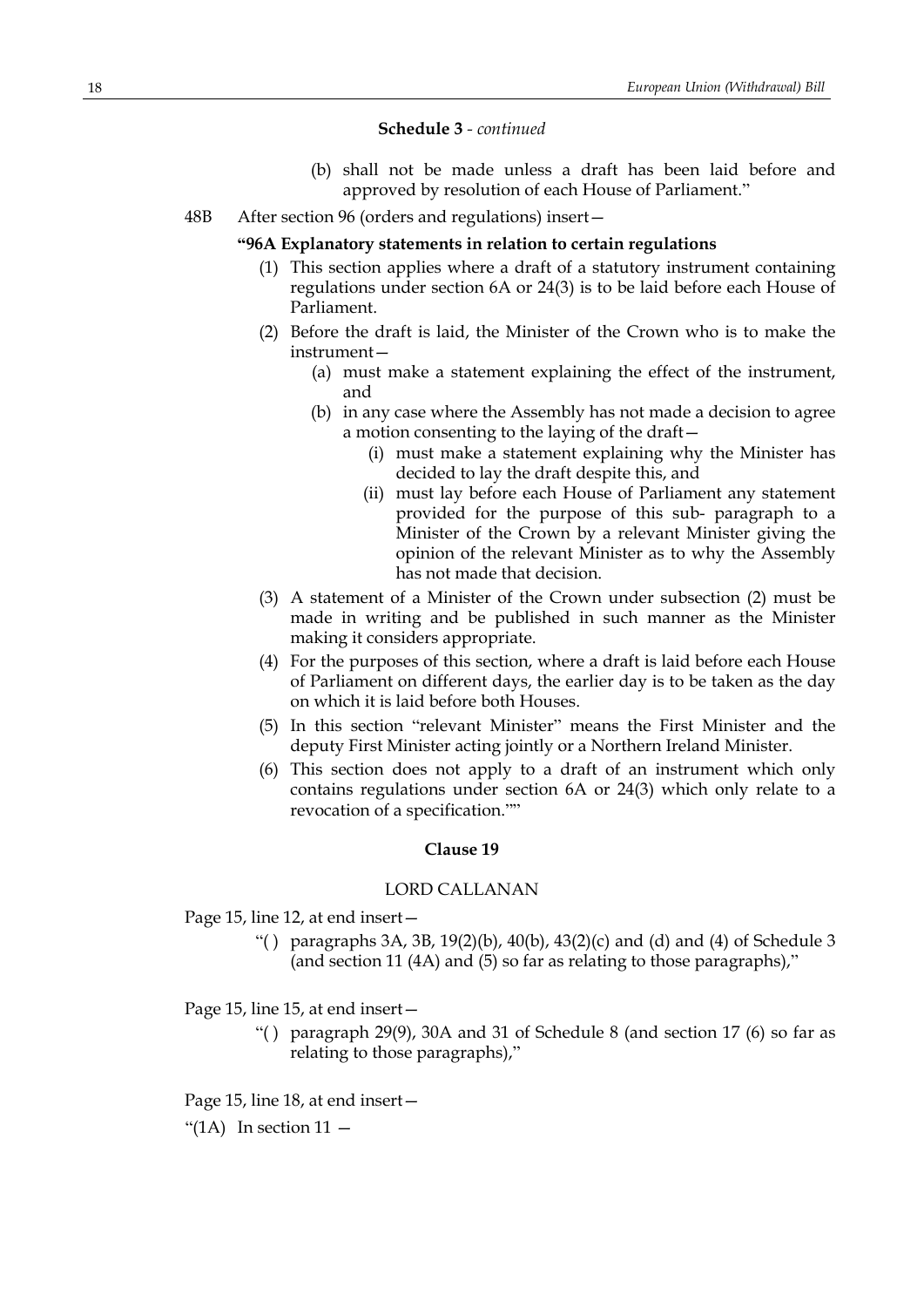- (a) subsection (2) comes into force on the day on which this Act is passed for the purposes of making regulations under section 30A of the Scotland Act 1998,
- (b) subsection (3A) comes into force on that day for the purposes of making regulations under section 109A of the Government of Wales Act 2006, and
- (c) subsection (3C) comes into force on that day for the purposes of making regulations under section 6A of the Northern Ireland Act 1998.
- (1B) In Schedule 3
	- (a) paragraph 1(b) comes into force on the day on which this Act is passed for the purposes of making regulations under section 57(4) of the Scotland Act 1998,
	- (b) paragraph 2 comes into force on that day for the purposes of making regulations under section 80(8) of the Government of Wales Act 2006,
	- (c) paragraph 3(b) comes into force on that day for the purposes of making regulations under section 24(3) of the Northern Ireland Act 1998,
	- (d) paragraph 21(2) comes into force on that day for the purposes of making regulations under section 30A of the Scotland Act 1998,
	- (e) paragraph 21(3) comes into force on that day for the purposes of making regulations under section 57(4) of the Scotland Act 1998,
	- (f) paragraph 21A comes into force on that day for the purposes of making regulations under section 30A or 57(4) of the Scotland Act 1998,
	- (g) paragraph 36A comes into force on that day for the purposes of making regulations under section 80(8) or 109A of the Government of Wales Act 2006, and
	- (h) paragraphs 48A and 48B come into force on that day for the purposes of making regulations under section 6A or 24(3) of the Northern Ireland Act 1998;

and section 11(4) and (5), so far as relating to each of those paragraphs, comes into force on that day for the purposes of making the regulations mentioned above in relation to that paragraph."

Page 15, line 19, leave out "The remaining provisions of this Act" and insert "The provisions of this Act, so far as they are not brought into force by subsections (1) to  $(1B)$ ,"

## **Schedule 8**

# LORD CALLANAN

Page 60, line 38, leave out "29(4A)" and insert "30A(1)"

Page 66, line 43, at end insert—

"30A A consent decision of the Scottish Parliament, the National Assembly for Wales or the Northern Ireland Assembly made before the day on which this Act is passed, or the commencement of the 40-day period before the day on which this Act is passed, is as effective for the purposes of—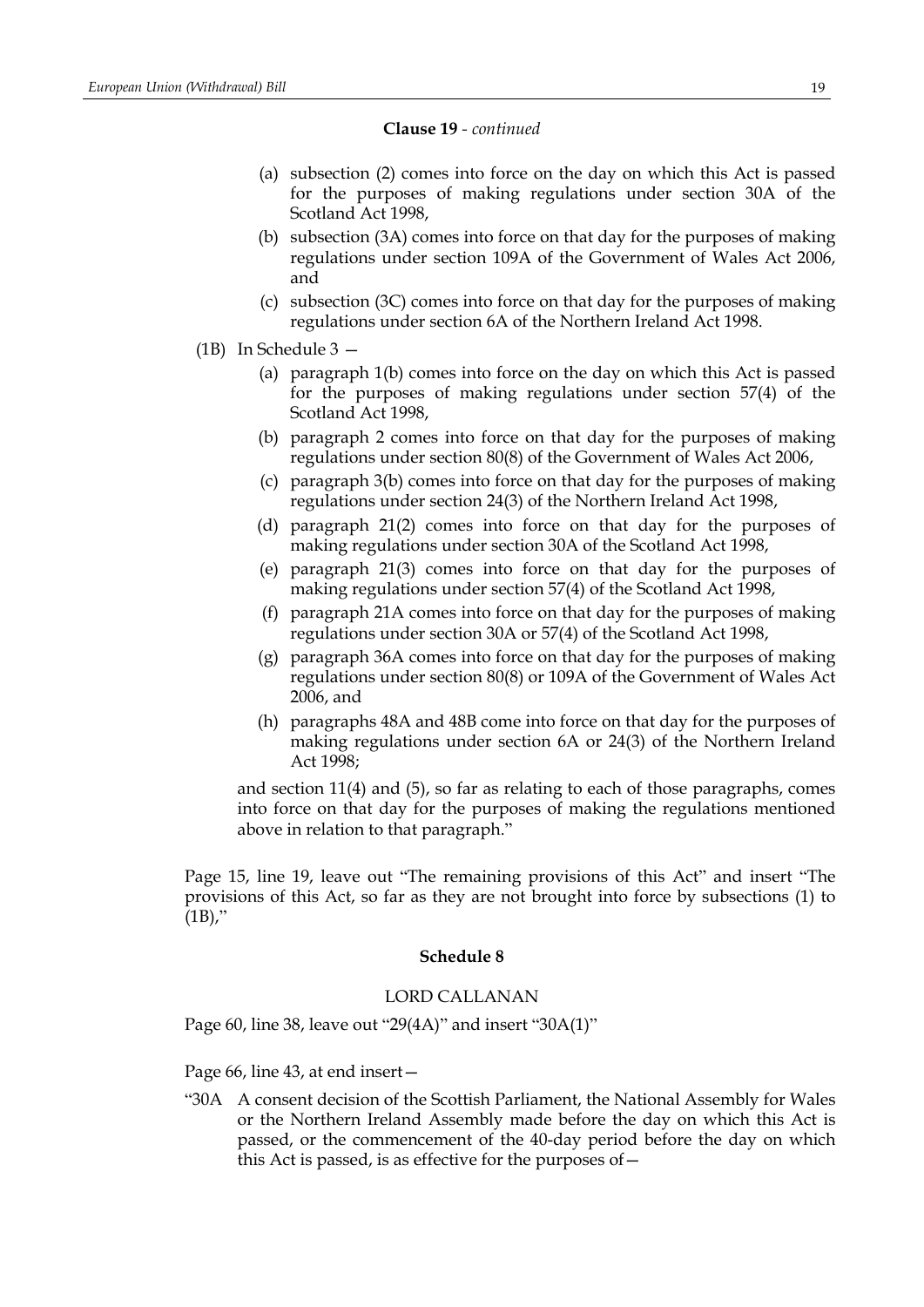- (a) section 30A(3) or 57(6) of the Scotland Act 1998,
- (b) section 80(8C) or 109A(4) of the Government of Wales Act 2006, or
- (c) section 6A(3) or 24(5) of the Northern Ireland Act 1998,

as a consent decision made, or (as the case may be) the commencement of that period, on or after that day."